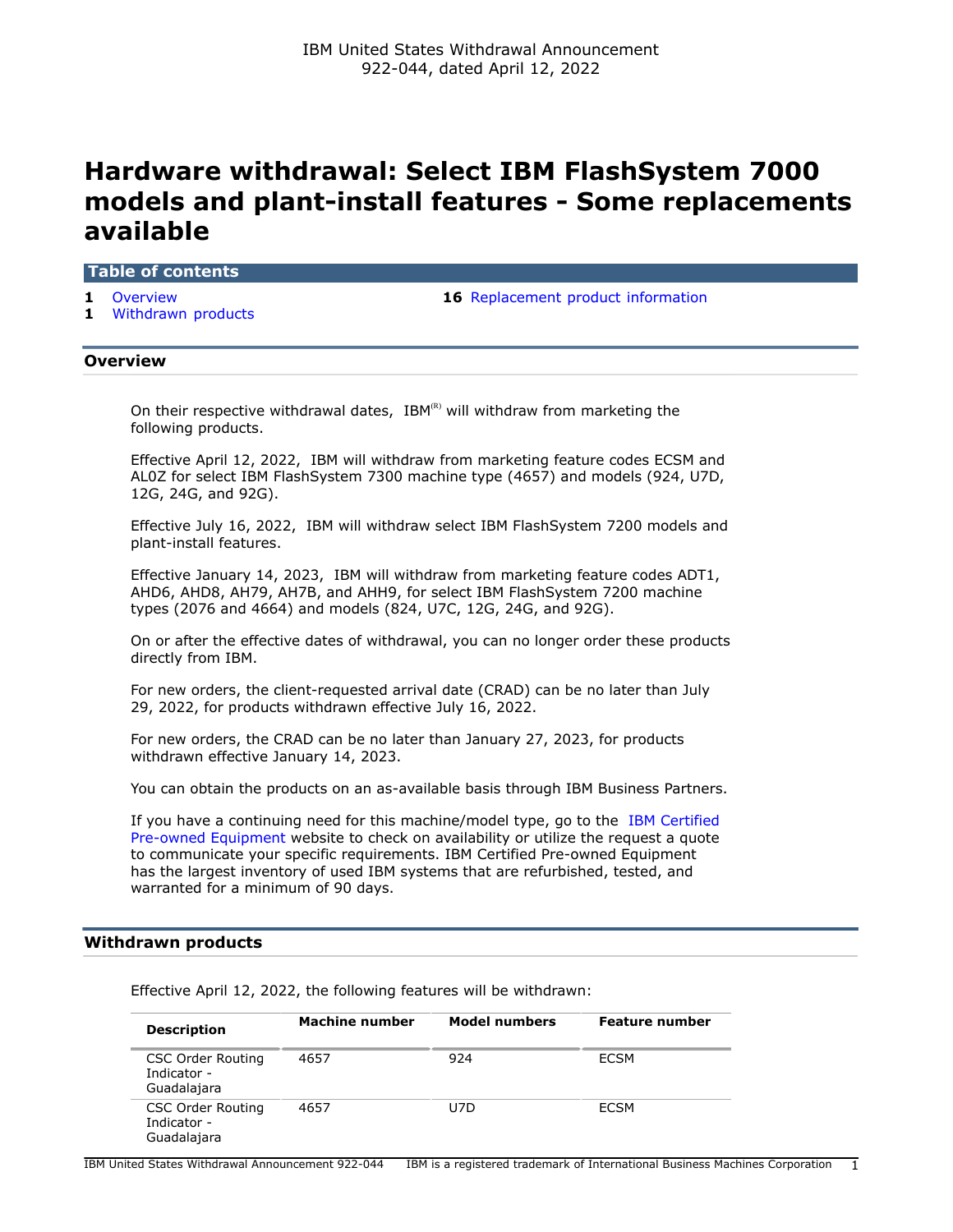| <b>Description</b>                                     | <b>Machine number</b> | <b>Model numbers</b> | <b>Feature number</b> |
|--------------------------------------------------------|-----------------------|----------------------|-----------------------|
| <b>CSC Order Routing</b><br>Indicator -<br>Guadalajara | 4657                  | 12G                  | <b>ECSM</b>           |
| <b>CSC Order Routing</b><br>Indicator -<br>Guadalajara | 4657                  | 24G                  | <b>ECSM</b>           |
| <b>CSC Order Routing</b><br>Indicator -<br>Guadalajara | 4657                  | 92G                  | <b>ECSM</b>           |
| Drives qualified by<br>Linux ${}^{(R)}$ ONE            | 4657                  | 924                  | AL0Z                  |
| Drives qualified by<br>Linux ONE                       | 4657                  | U7D                  | AL <sub>0</sub> Z     |
| Drives qualified by<br>Linux ONE                       | 4657                  | 12G                  | AL0Z                  |
| Drives qualified by<br>Linux ONE                       | 4657                  | 24G                  | AL <sub>0</sub> Z     |
| Drives qualified by<br>Linux ONE                       | 4657                  | 92G                  | AL0Z                  |

Effective July 16, 2022, the following models and features will be withdrawn:

| <b>Description</b>                                                        | <b>Machine number</b> | <b>Model numbers</b> | <b>Feature number</b> |
|---------------------------------------------------------------------------|-----------------------|----------------------|-----------------------|
| IBM FlashSystem<br>7200 NVMe<br><b>Control Enclosure</b>                  | 2076                  | 824                  |                       |
| <b>IBM FlashSystem</b><br>7200 Utility NVMe<br><b>Control Enclosure</b>   | 2076                  | U7C                  |                       |
| IBM FlashSystem<br>7200 NVMe<br>Control Enclosure                         | 4664                  | 824                  |                       |
| IBM FlashSystem<br>7200 Utility Model<br><b>NVMe Control</b><br>Enclosure | 4664                  | U7C                  |                       |
| 240 GB M.2 Boot<br>drive Pair                                             | 2076                  | 824                  | <b>ACGV</b>           |
| Generic Bezel                                                             | 2076                  | 824                  | <b>ACZA</b>           |
| Generic Packaging                                                         | 2076                  | 824                  | <b>ACZF</b>           |
| RFID Tag AG/AP:<br>902-928 MHz                                            | 2076                  | 824                  | A2EV                  |
| RFID Tag EMEA:<br>865.6-867.8 MHz                                         | 2076                  | 824                  | A2EW                  |
| <b>JEMT Indicator</b>                                                     | 2076                  | 824                  | 0021                  |
| <b>TAA Compliance</b>                                                     | 2076                  | 824                  | 0983                  |
| Non-China origin                                                          | 2076                  | 824                  | ADZ1                  |
| Future use -<br>reserved 1                                                | 2076                  | 824                  | AHY1                  |
| Future use -<br>reserved 2                                                | 2076                  | 824                  | AHY <sub>2</sub>      |
| Future use -<br>reserved 3                                                | 2076                  | 824                  | AHY3                  |
| Order Type 1<br>Indicator - CTO                                           | 2076                  | 824                  | ADN1                  |
| Shipping and<br>Handling - No<br>Charge                                   | 2076                  | 824                  | AG00                  |
| Shipping and<br>Handling                                                  | 2076                  | 824                  | <b>AGDA</b>           |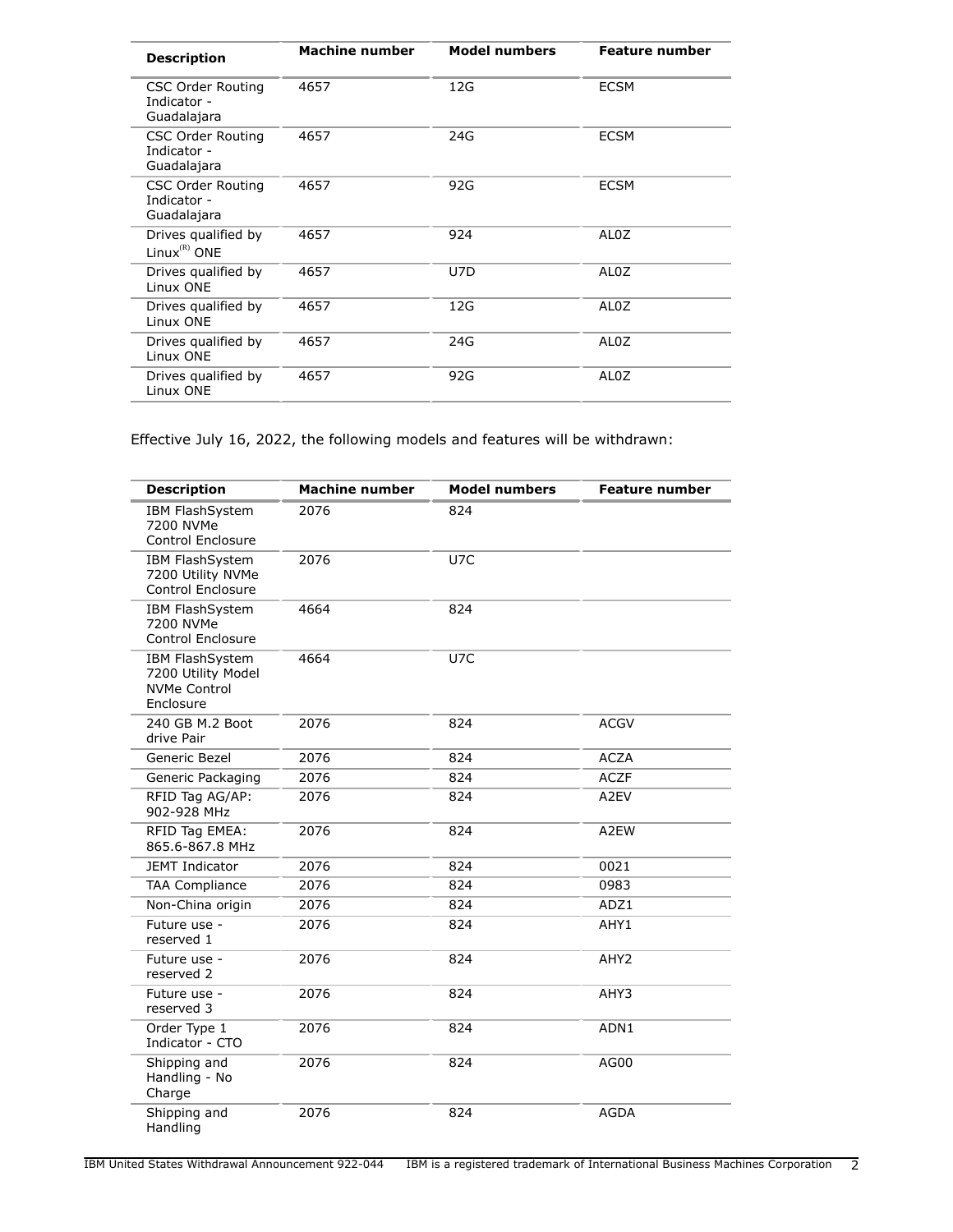| <b>Description</b>                                                                     | <b>Machine number</b> | <b>Model numbers</b> | <b>Feature number</b> |
|----------------------------------------------------------------------------------------|-----------------------|----------------------|-----------------------|
| VersaStack<br>Solution Indicator                                                       | 2076                  | 824                  | AHZC                  |
| SP Warranty<br>Service Upgrade<br>3Y 24x7 Same<br>Day ORT Preselect<br>Config          | 2076                  | 824                  | <b>BOPS</b>           |
| SP Warranty and<br>Maintenance<br>Option 5 YR 24x7<br>Same Day ORT<br>Preselect Config | 2076                  | 824                  | B0YS                  |
| Rack Indicator<br>None                                                                 | 2076                  | 824                  | 4650                  |
| Rack Indicator<br>Rack 1                                                               | 2076                  | 824                  | 4651                  |
| Rack Indicator<br>Rack 2                                                               | 2076                  | 824                  | 4652                  |
| Rack Indicator<br>Rack 3                                                               | 2076                  | 824                  | 4653                  |
| Rack Indicator<br>Rack 4                                                               | 2076                  | 824                  | 4654                  |
| Rack Indicator<br>Rack 5                                                               | 2076                  | 824                  | 4655                  |
| Rack Indicator<br>Rack 6                                                               | 2076                  | 824                  | 4656                  |
| Rack Indicator<br>Rack 7                                                               | 2076                  | 824                  | 4657                  |
| Rack Indicator<br>Rack 8                                                               | 2076                  | 824                  | 4658                  |
| Rack Indicator<br>Rack 9                                                               | 2076                  | 824                  | 4659                  |
| Rack Indicator<br>Rack 10                                                              | 2076                  | 824                  | 4660                  |
| Rack Indicator<br>Rack 11                                                              | 2076                  | 824                  | 4661                  |
| Rack Indicator<br>Rack 12                                                              | 2076                  | 824                  | 4662                  |
| Rack Indicator<br>Rack 13                                                              | 2076                  | 824                  | 4663                  |
| Rack Indicator<br>Rack 14                                                              | 2076                  | 824                  | 4664                  |
| Rack Indicator<br>Rack 15                                                              | 2076                  | 824                  | 4665                  |
| Rack Indicator<br>Rack 16                                                              | 2076                  | 824                  | 4666                  |
| Storage<br>Subsystem ID 1                                                              | 2076                  | 824                  | 9170                  |
| Storage<br>Subsystem ID 8                                                              | 2076                  | 824                  | 9177                  |
| Storage<br>Subsystem ID 9                                                              | 2076                  | 824                  | 9178                  |
| Storage<br>Subsystem ID 10                                                             | 2076                  | 824                  | 9179                  |
| Storage<br>Subsystem ID 11                                                             | 2076                  | 824                  | 9180                  |
| Storage<br>Subsystem ID 12                                                             | 2076                  | 824                  | 9181                  |
| Storage<br>Subsystem ID 13                                                             | 2076                  | 824                  | 9182                  |
| Storage<br>Subsystem ID 14                                                             | 2076                  | 824                  | 9183                  |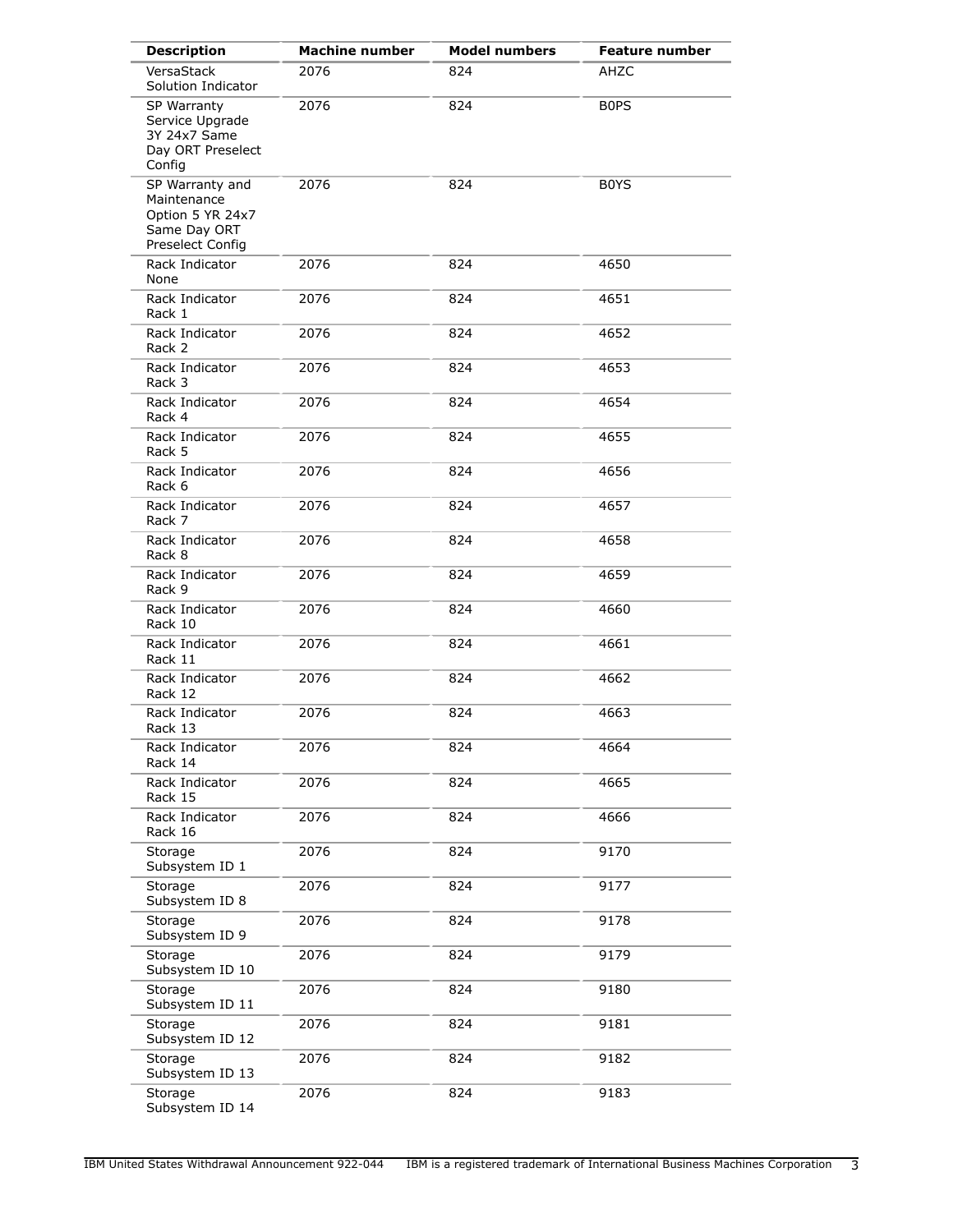| <b>Description</b>                      | <b>Machine number</b> | <b>Model numbers</b> | <b>Feature number</b> |
|-----------------------------------------|-----------------------|----------------------|-----------------------|
| Storage<br>Subsystem ID 15              | 2076                  | 824                  | 9184                  |
| Storage<br>Subsystem ID 16              | 2076                  | 824                  | 9185                  |
| Storage<br>Subsystem ID 17              | 2076                  | 824                  | 9186                  |
| Storage<br>Subsystem ID 18              | 2076                  | 824                  | 9187                  |
| Storage<br>Subsystem ID 19              | 2076                  | 824                  | 9188                  |
| Storage<br>Subsystem ID 20              | 2076                  | 824                  | 9189                  |
| 240 GB M.2 Boot<br>drive Pair           | 2076                  | U7C                  | <b>ACGV</b>           |
| Generic Bezel                           | 2076                  | U7C                  | <b>ACZA</b>           |
| Generic Packaging                       | 2076                  | U7C                  | <b>ACZF</b>           |
| RFID Tag AG/AP:<br>902-928 MHz          | 2076                  | U7C                  | A2EV                  |
| RFID Tag EMEA:<br>865.6-867.8 MHz       | 2076                  | U7C                  | A2EW                  |
| <b>JEMT Indicator</b>                   | 2076                  | U7C                  | 0021                  |
| <b>TAA Compliance</b>                   | 2076                  | U7C                  | 0983                  |
| Non-China origin                        | 2076                  | U7C                  | ADZ1                  |
| Future use -<br>reserved 1              | 2076                  | U7C                  | AHY1                  |
| Future use -<br>reserved 2              | 2076                  | U7C                  | AHY2                  |
| Future use -<br>reserved 3              | 2076                  | U7C                  | AHY3                  |
| Order Type 1<br>Indicator - CTO         | 2076                  | U7C                  | ADN1                  |
| Shipping and<br>Handling - No<br>Charge | 2076                  | U7C                  | AG00                  |
| Shipping and<br>Handling                | 2076                  | U7C                  | <b>AGDA</b>           |
| VersaStack<br>Solution Indicator        | 2076                  | U7C                  | AHZC                  |
| Rack Indicator<br>None                  | 2076                  | U7C                  | 4650                  |
| Rack Indicator<br>Rack 1                | 2076                  | U7C                  | 4651                  |
| Rack Indicator<br>Rack 2                | 2076                  | U7C                  | 4652                  |
| Rack Indicator<br>Rack 3                | 2076                  | U7C                  | 4653                  |
| Rack Indicator<br>Rack 4                | 2076                  | U7C                  | 4654                  |
| Rack Indicator<br>Rack 5                | 2076                  | U7C                  | 4655                  |
| Rack Indicator<br>Rack 6                | 2076                  | U7C                  | 4656                  |
| Rack Indicator<br>Rack 7                | 2076                  | U7C                  | 4657                  |
| Rack Indicator<br>Rack 8                | 2076                  | U7C                  | 4658                  |
| Rack Indicator<br>Rack 9                | 2076                  | U7C                  | 4659                  |
| Rack Indicator<br>Rack 10               | 2076                  | U7C                  | 4660                  |
| Rack Indicator<br>Rack 11               | 2076                  | U7C                  | 4661                  |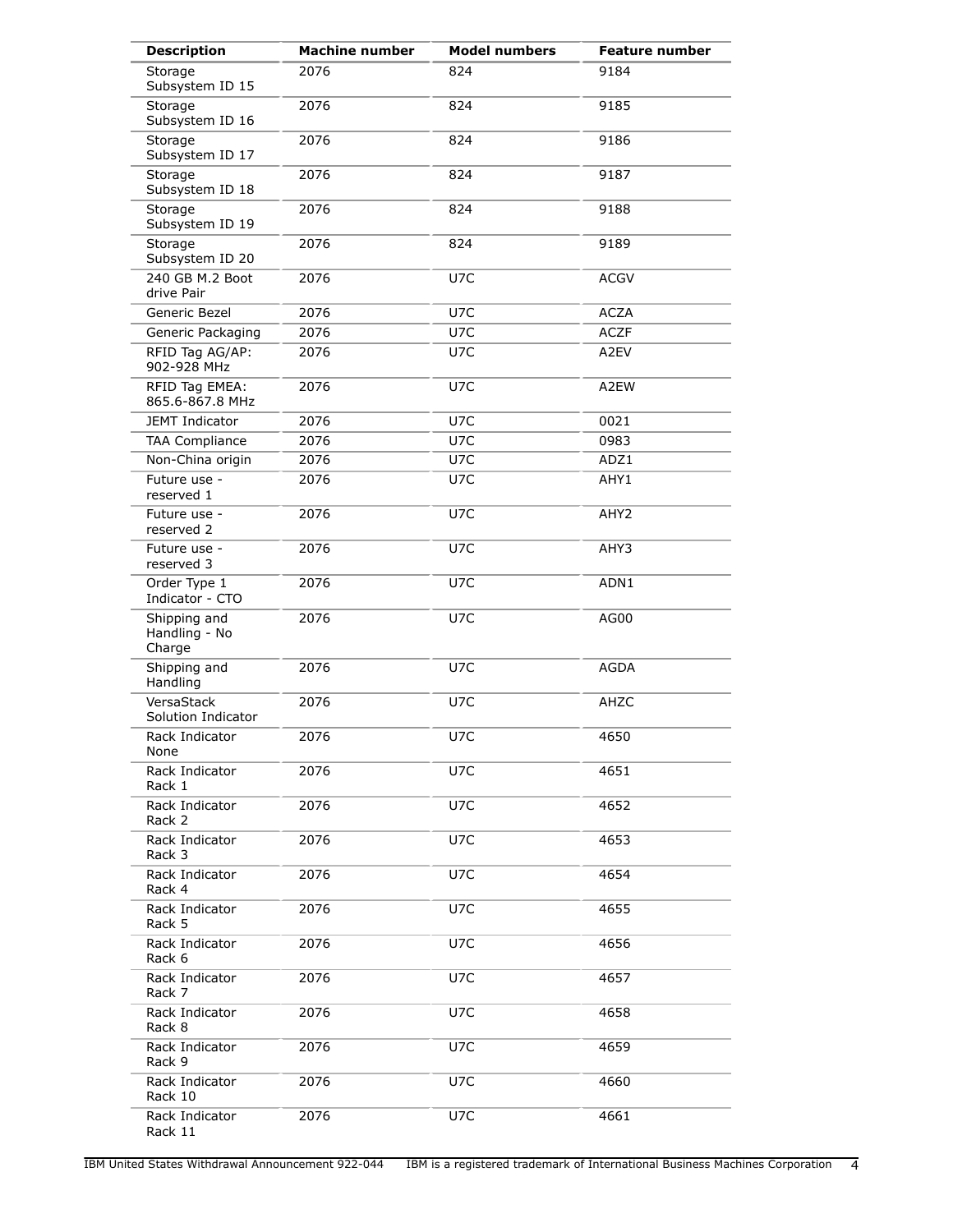| <b>Description</b>                                                                     | <b>Machine number</b> | <b>Model numbers</b> | <b>Feature number</b> |
|----------------------------------------------------------------------------------------|-----------------------|----------------------|-----------------------|
| Rack Indicator<br>Rack 12                                                              | 2076                  | U7C                  | 4662                  |
| Rack Indicator<br>Rack 13                                                              | 2076                  | U7C                  | 4663                  |
| Rack Indicator<br>Rack 14                                                              | 2076                  | U7C                  | 4664                  |
| Rack Indicator<br>Rack 15                                                              | 2076                  | U7C                  | 4665                  |
| Rack Indicator<br>Rack 16                                                              | 2076                  | U7C                  | 4666                  |
| Storage<br>Subsystem ID 1                                                              | 2076                  | U7C                  | 9170                  |
| Storage<br>Subsystem ID 8                                                              | 2076                  | U7C                  | 9177                  |
| Storage<br>Subsystem ID 9                                                              | 2076                  | U7C                  | 9178                  |
| Storage<br>Subsystem ID 10                                                             | 2076                  | U7C                  | 9179                  |
| Storage<br>Subsystem ID 11                                                             | 2076                  | U7C                  | 9180                  |
| Storage<br>Subsystem ID 12                                                             | 2076                  | U7C                  | 9181                  |
| Storage<br>Subsystem ID 13                                                             | 2076                  | U7C                  | 9182                  |
| Storage<br>Subsystem ID 14                                                             | 2076                  | U7C                  | 9183                  |
| Storage<br>Subsystem ID 15                                                             | 2076                  | U7C                  | 9184                  |
| Storage<br>Subsystem ID 16                                                             | 2076                  | U7C                  | 9185                  |
| Storage<br>Subsystem ID 17                                                             | 2076                  | U7C                  | 9186                  |
| Storage<br>Subsystem ID 18                                                             | 2076                  | U7C                  | 9187                  |
| Storage<br>Subsystem ID 19                                                             | 2076                  | U7C                  | 9188                  |
| Storage<br>Subsystem ID 20                                                             | 2076                  | U7C                  | 9189                  |
| Red Hat <sup>(R)</sup><br>OpenShift ${}^{\scriptscriptstyle(\mathrm{R})}$<br>Indicator | 2076                  | 824                  | <b>AJGH</b>           |
| Red Hat OpenShift<br>Indicator                                                         | 2076                  | U7C                  | <b>AJGH</b>           |
| All Flash Indicator                                                                    | 2076                  | 824                  | AHZD                  |
| Hybrid Flash<br>Indicator                                                              | 2076                  | 824                  | AHZE                  |
| All Flash Indicator                                                                    | 2076                  | U7C                  | AHZD                  |
| Hybrid Flash<br>Indicator                                                              | 2076                  | U7C                  | AHZE                  |
| 240 GB M.2 Boot<br>drive Pair                                                          | 4664                  | 824                  | <b>ACGV</b>           |
| Generic Bezel                                                                          | 4664                  | 824                  | <b>ACZA</b>           |
| Generic Packaging                                                                      | 4664                  | 824                  | <b>ACZF</b>           |
| RFID Tag AG/AP:<br>902-928 MHz                                                         | 4664                  | 824                  | A2EV                  |
| RFID Tag EMEA:<br>865.6-867.8 MHz                                                      | 4664                  | 824                  | A2EW                  |
| <b>JEMT Indicator</b>                                                                  | 4664                  | 824                  | 0021                  |
| <b>TAA Compliance</b>                                                                  | 4664                  | 824                  | 0983                  |
| Non-China origin                                                                       | 4664                  | 824                  | ADZ1                  |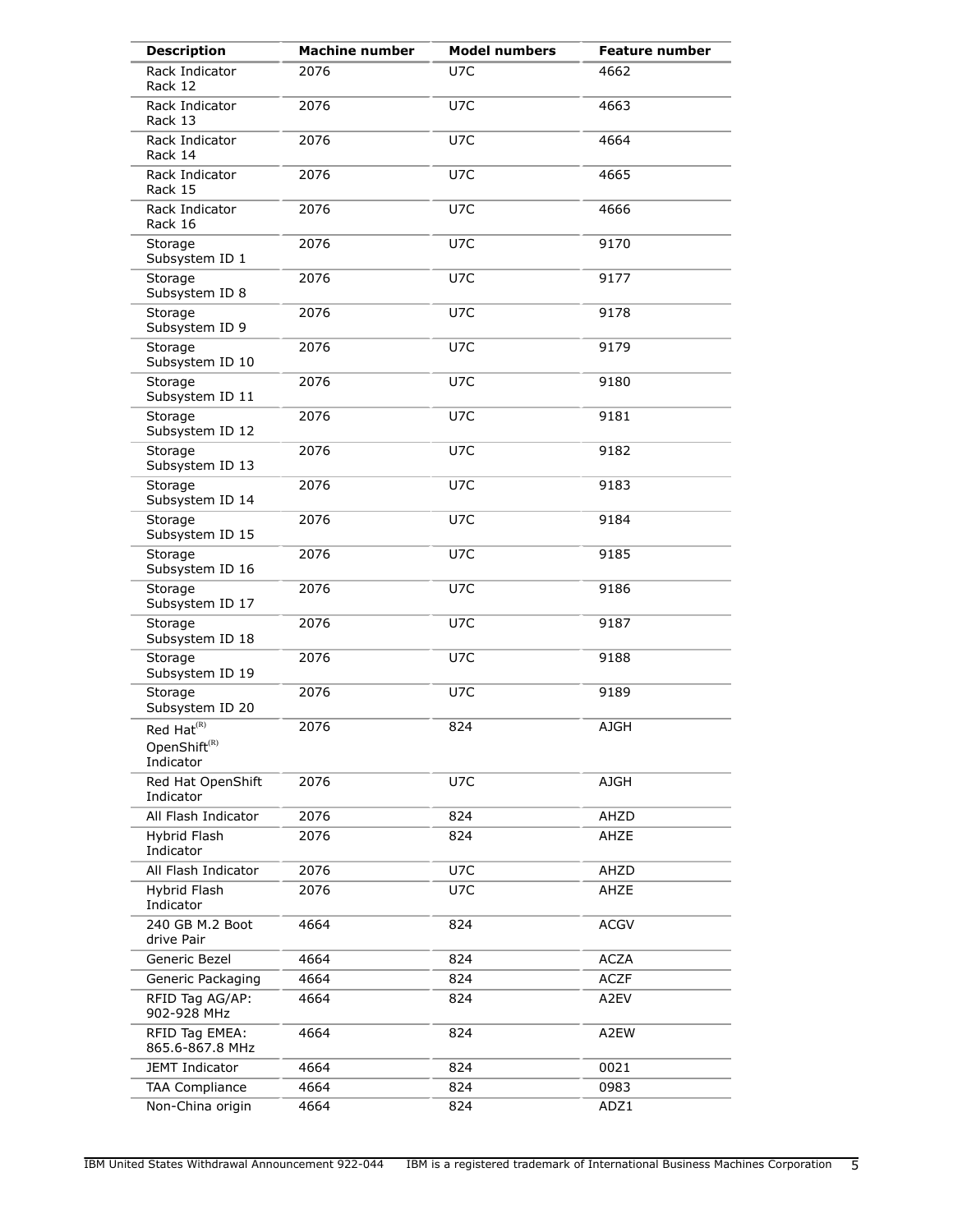| <b>Description</b>                                                  | <b>Machine number</b> | <b>Model numbers</b> | <b>Feature number</b> |
|---------------------------------------------------------------------|-----------------------|----------------------|-----------------------|
| Storage as a<br>Service Indicator                                   | 4664                  | 824                  | AHY1                  |
| Remote code load<br>exception                                       | 4664                  | 824                  | AHY <sub>2</sub>      |
| Future use -<br>reserved 3                                          | 4664                  | 824                  | AHY3                  |
| Future use -<br>reserved 4                                          | 4664                  | 824                  | AHY4                  |
| Future use -<br>reserved 5                                          | 4664                  | 824                  | AHY5                  |
| Future use -<br>reserved 6                                          | 4664                  | 824                  | AHY6                  |
| Future use -<br>reserved 7                                          | 4664                  | 824                  | AHY7                  |
| Future use -<br>reserved 8                                          | 4664                  | 824                  | AHY8                  |
| Future use -<br>reserved 9                                          | 4664                  | 824                  | AHY9                  |
| Order Type 1<br>Indicator - CTO                                     | 4664                  | 824                  | ADN1                  |
| Order Type 2<br>Indicator - MTM<br>Only                             | 4664                  | 824                  | ADN <sub>2</sub>      |
| Shipping and<br>Handling - No<br>Charge                             | 4664                  | 824                  | AG00                  |
| Shipping and<br>Handling                                            | 4664                  | 824                  | <b>AGDA</b>           |
| VersaStack<br>Solution Indicator                                    | 4664                  | 824                  | AHZC                  |
| All Flash Indicator                                                 | 4664                  | 824                  | AHZD                  |
| Hybrid Flash<br>Indicator                                           | 4664                  | 824                  | AHZE                  |
| Red Hat OpenShift<br>Indicator                                      | 4664                  | 824                  | AJGH                  |
| Product will be<br>contained in a<br>LinuxONE III LT2<br>rack       | 4664                  | 824                  | AL0Z                  |
| <b>Expert Care</b><br>Indicator                                     | 4664                  | 824                  | ALH0                  |
| <b>Expert Care</b><br>Premium 1 Year                                | 4664                  | 824                  | ALL1                  |
| <b>Expert Care</b><br>Premium 2 Year                                | 4664                  | 824                  | ALL <sub>2</sub>      |
| <b>Expert Care</b><br>Premium 3 Year                                | 4664                  | 824                  | ALL3                  |
| <b>Expert Care</b><br>Premium 4 Year                                | 4664                  | 824                  | ALL4                  |
| <b>Expert Care</b><br>Premium 5 Year                                | 4664                  | 824                  | ALL5                  |
| Expert Care<br>Premium 1 hour<br>Committed<br>Contact 1 Year        | 4664                  | 824                  | ALL7                  |
| <b>Expert Care</b><br>Premium 4 hour<br>Committed<br>Contact 1 Year | 4664                  | 824                  | ALL8                  |
| <b>Expert Care</b><br>Premium 4 hour<br>Committed Fix 1<br>Year     | 4664                  | 824                  | ALL9                  |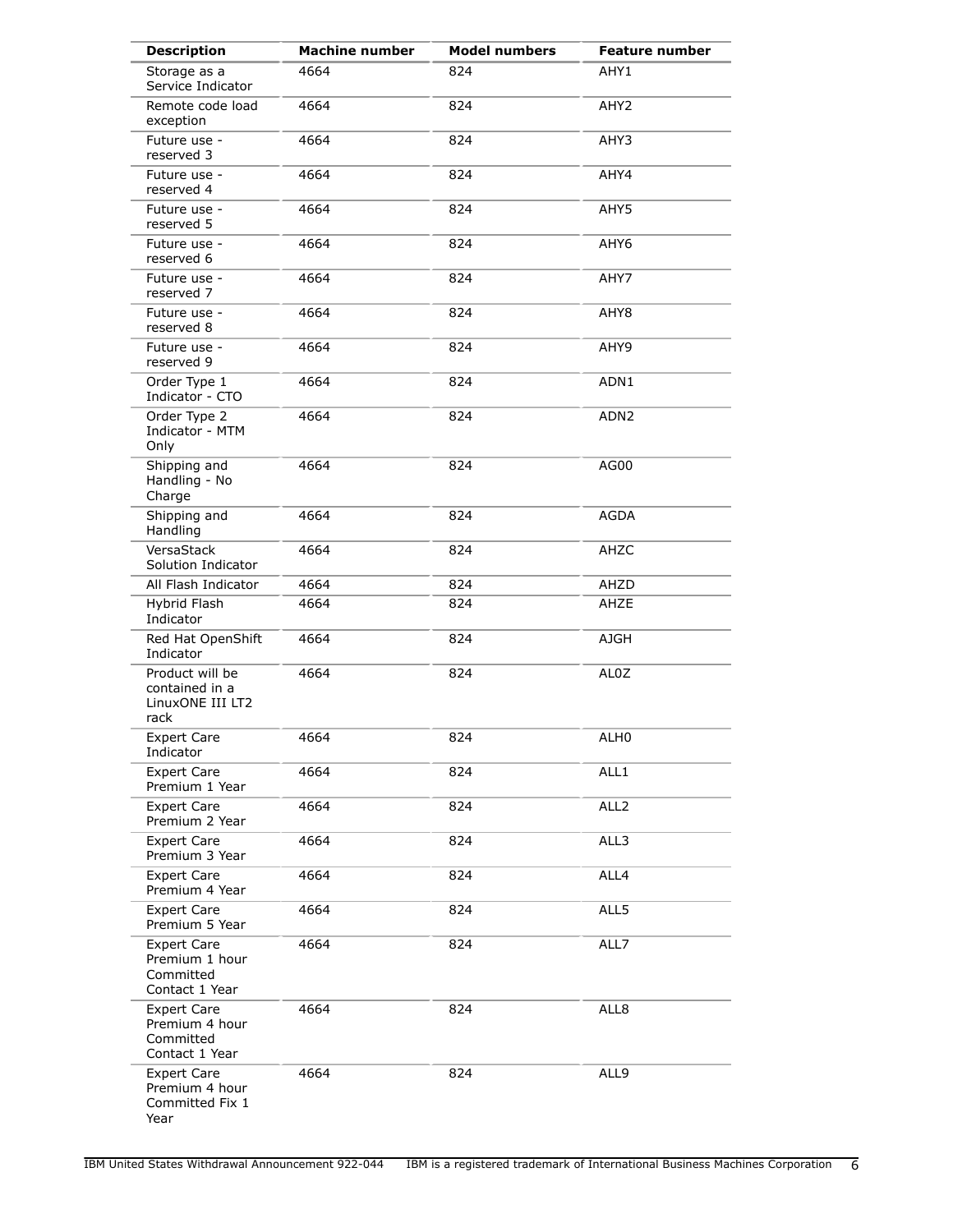| <b>Description</b>                                                  | <b>Machine number</b> | <b>Model numbers</b> | <b>Feature number</b> |
|---------------------------------------------------------------------|-----------------------|----------------------|-----------------------|
| <b>Expert Care</b><br>Premium 6 hour<br>Committed Fix 1<br>Year     | 4664                  | 824                  | <b>ALLA</b>           |
| <b>Expert Care</b><br>Premium 8 hour<br>Committed Fix 1<br>Year     | 4664                  | 824                  | <b>ALLB</b>           |
| <b>Expert Care</b><br>Premium 12 hour<br>Committed Fix 1<br>Year    | 4664                  | 824                  | <b>ALLC</b>           |
| <b>Expert Care</b><br>Premium 24 hour<br>Committed Fix 1<br>Year    | 4664                  | 824                  | <b>ALLD</b>           |
| <b>Expert Care</b><br>Premium 48 hour<br>Committed Fix 1<br>Year    | 4664                  | 824                  | <b>ALLE</b>           |
| <b>Expert Care</b><br>Premium 72 hour<br>Committed Fix 1<br>Year    | 4664                  | 824                  | <b>ALLF</b>           |
| <b>Expert Care</b><br>Premium 1 hour<br>Committed<br>Contact 2 Year | 4664                  | 824                  | <b>ALLG</b>           |
| <b>Expert Care</b><br>Premium 4 hour<br>Committed<br>Contact 2 Year | 4664                  | 824                  | <b>ALLH</b>           |
| <b>Expert Care</b><br>Premium 4 hour<br>Committed Fix 2<br>Year     | 4664                  | 824                  | <b>ALLJ</b>           |
| <b>Expert Care</b><br>Premium 6 hour<br>Committed Fix 2<br>Year     | 4664                  | 824                  | <b>ALLK</b>           |
| <b>Expert Care</b><br>Premium 8 hour<br>Committed Fix 2<br>Year     | 4664                  | 824                  | <b>ALLL</b>           |
| <b>Expert Care</b><br>Premium 12 hour<br>Committed Fix 2<br>Year    | 4664                  | 824                  | <b>ALLM</b>           |
| <b>Expert Care</b><br>Premium 24 hour<br>Committed Fix 2<br>Year    | 4664                  | 824                  | <b>ALLN</b>           |
| <b>Expert Care</b><br>Premium 48 hour<br>Committed Fix 2<br>Year    | 4664                  | 824                  | <b>ALLP</b>           |
| <b>Expert Care</b><br>Premium 72 hour<br>Committed Fix 2<br>Year    | 4664                  | 824                  | <b>ALLQ</b>           |
| <b>Expert Care</b><br>Premium 1 hour<br>Committed<br>Contact 3 Year | 4664                  | 824                  | <b>ALLR</b>           |
| <b>Expert Care</b><br>Premium 4 hour                                | 4664                  | 824                  | <b>ALLS</b>           |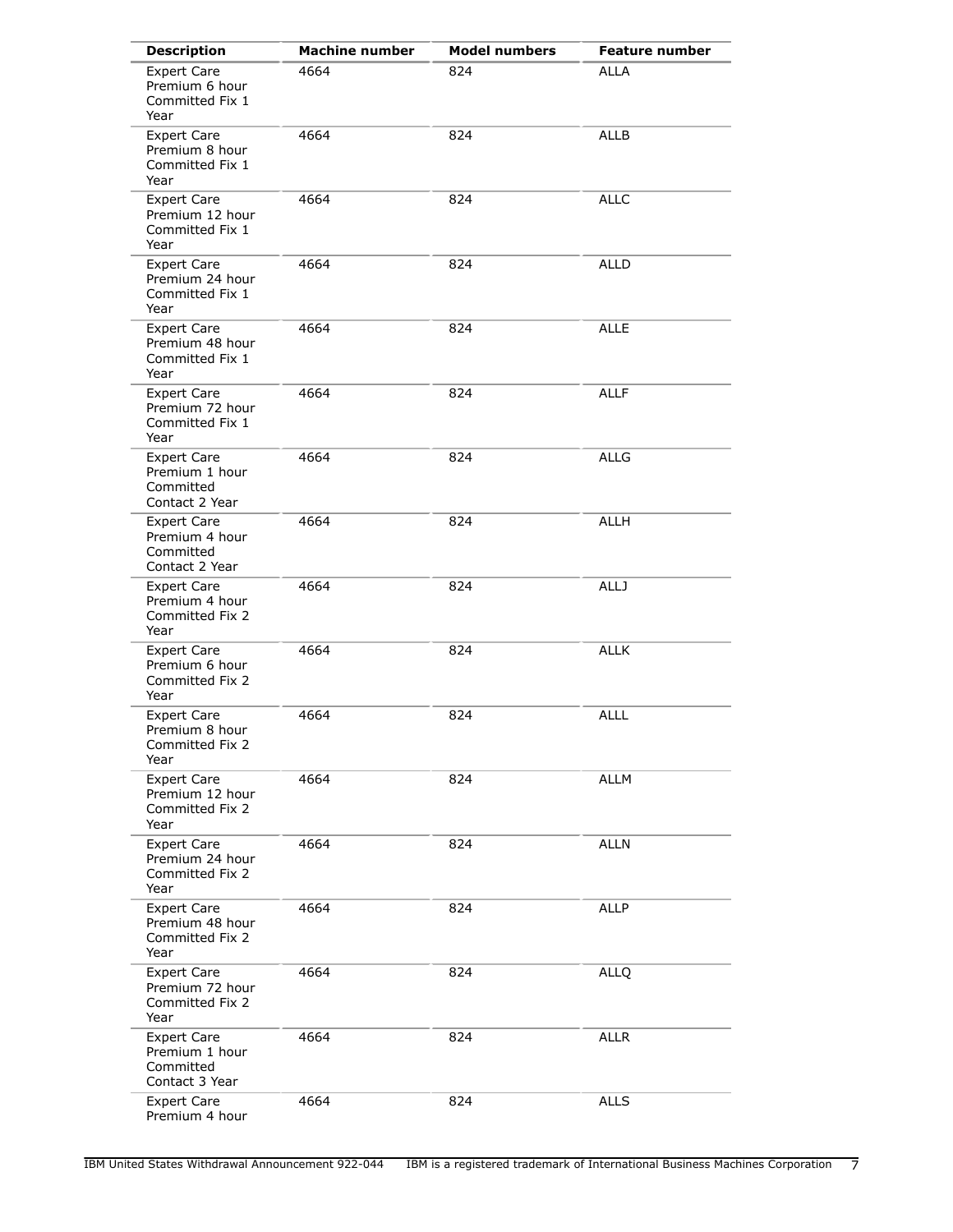| <b>Description</b>                                                  | <b>Machine number</b> | <b>Model numbers</b> | <b>Feature number</b> |
|---------------------------------------------------------------------|-----------------------|----------------------|-----------------------|
| Committed<br>Contact 3 Year                                         |                       |                      |                       |
| <b>Expert Care</b><br>Premium 4 hour<br>Committed Fix 3<br>Year     | 4664                  | 824                  | <b>ALLT</b>           |
| <b>Expert Care</b><br>Premium 6 hour<br>Committed Fix 3<br>Year     | 4664                  | 824                  | <b>ALLU</b>           |
| <b>Expert Care</b><br>Premium 8 hour<br>Committed Fix 3<br>Year     | 4664                  | 824                  | <b>ALLV</b>           |
| <b>Expert Care</b><br>Premium 12 hour<br>Committed Fix 3<br>Year    | 4664                  | 824                  | <b>ALLW</b>           |
| <b>Expert Care</b><br>Premium 24 hour<br>Committed Fix 3<br>Year    | 4664                  | 824                  | <b>ALLX</b>           |
| <b>Expert Care</b><br>Premium 48 hour<br>Committed Fix 3<br>Year    | 4664                  | 824                  | <b>ALLY</b>           |
| <b>Expert Care</b><br>Premium 72 hour<br>Committed Fix 3<br>Year    | 4664                  | 824                  | <b>ALLZ</b>           |
| <b>Expert Care</b><br>Premium 1 hour<br>Committed<br>Contact 4 Year | 4664                  | 824                  | ALD7                  |
| <b>Expert Care</b><br>Premium 4 hour<br>Committed<br>Contact 4 Year | 4664                  | 824                  | ALD8                  |
| <b>Expert Care</b><br>Premium 4 hour<br>Committed Fix 4<br>Year     | 4664                  | 824                  | ALD9                  |
| <b>Expert Care</b><br>Premium 6 hour<br>Committed Fix 4<br>Year     | 4664                  | 824                  | <b>ALDA</b>           |
| <b>Expert Care</b><br>Premium 8 hour<br>Committed Fix 4<br>Year     | 4664                  | 824                  | ALDB                  |
| <b>Expert Care</b><br>Premium 12 hour<br>Committed Fix 4<br>Year    | 4664                  | 824                  | <b>ALDC</b>           |
| <b>Expert Care</b><br>Premium 24 hour<br>Committed Fix 4<br>Year    | 4664                  | 824                  | ALDD                  |
| <b>Expert Care</b><br>Premium 48 hour<br>Committed Fix 4<br>Year    | 4664                  | 824                  | ALDE                  |
| <b>Expert Care</b><br>Premium 72 hour<br>Committed Fix 4<br>Year    | 4664                  | 824                  | ALDF                  |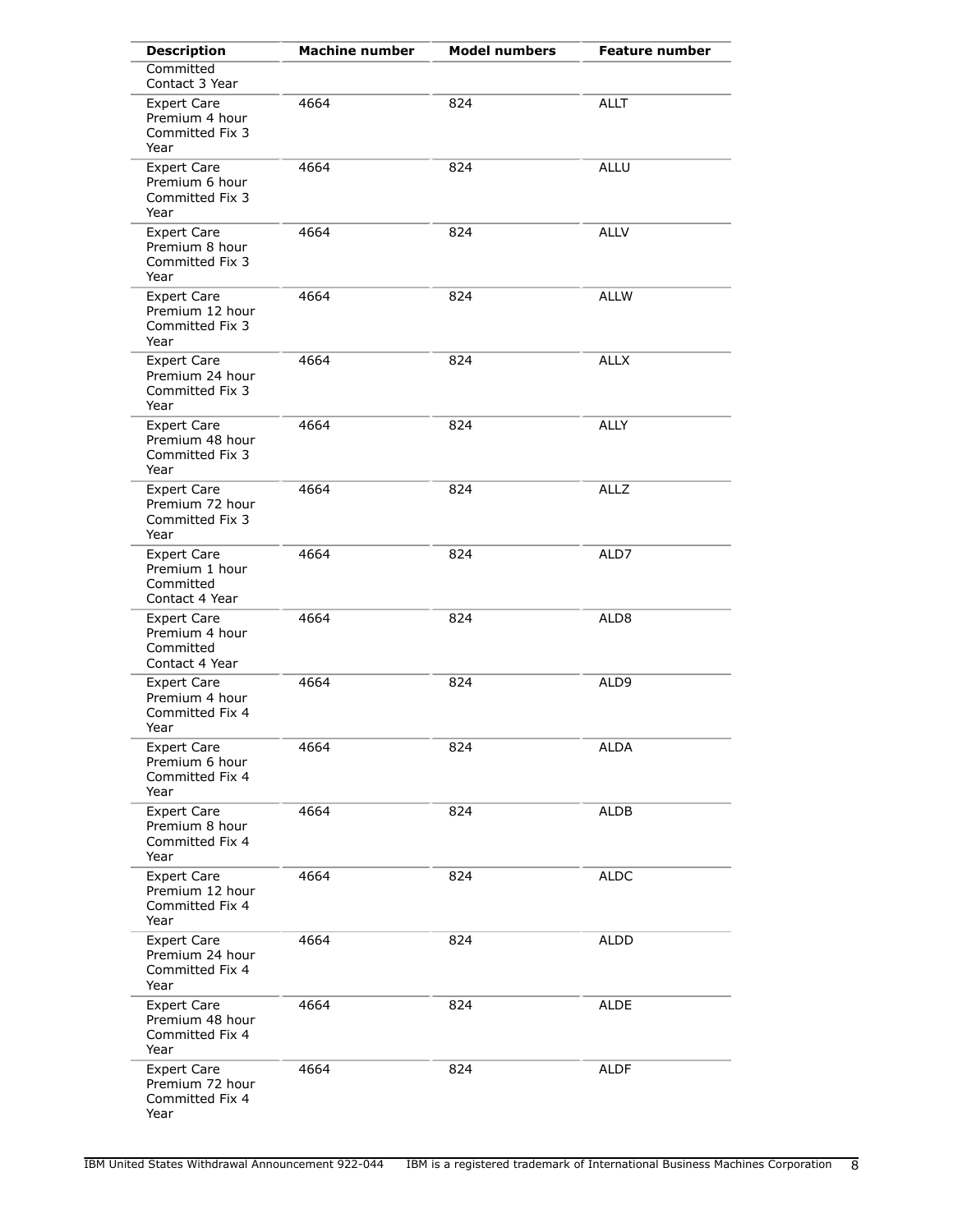| <b>Description</b>                                                  | <b>Machine number</b> | <b>Model numbers</b> | <b>Feature number</b> |
|---------------------------------------------------------------------|-----------------------|----------------------|-----------------------|
| <b>Expert Care</b><br>Premium 1 hour<br>Committed<br>Contact 5 Year | 4664                  | 824                  | <b>ALDG</b>           |
| <b>Expert Care</b><br>Premium 4 hour<br>Committed<br>Contact 5 Year | 4664                  | 824                  | ALDH                  |
| <b>Expert Care</b><br>Premium 4 hour<br>Committed Fix 5<br>Year     | 4664                  | 824                  | ALDJ                  |
| <b>Expert Care</b><br>Premium 6 hour<br>Committed Fix 5<br>Year     | 4664                  | 824                  | <b>ALDK</b>           |
| <b>Expert Care</b><br>Premium 8 hour<br>Committed Fix 5<br>Year     | 4664                  | 824                  | <b>ALDL</b>           |
| <b>Expert Care</b><br>Premium 12 hour<br>Committed Fix 5<br>Year    | 4664                  | 824                  | <b>ALDM</b>           |
| <b>Expert Care</b><br>Premium 24 hour<br>Committed Fix 5<br>Year    | 4664                  | 824                  | <b>ALDN</b>           |
| <b>Expert Care</b><br>Premium 48 hour<br>Committed Fix 5<br>Year    | 4664                  | 824                  | <b>ALDP</b>           |
| <b>Expert Care</b><br>Premium 72 hour<br>Committed Fix 5<br>Year    | 4664                  | 824                  | <b>ALDQ</b>           |
| SP for Hard Drive<br>or Media Retention<br>for Storage 3<br>years   | 4664                  | 824                  | <b>BONQ</b>           |
| SP for Hard Drive<br>or Media Retention<br>for Storage 5<br>years   | 4664                  | 824                  | <b>BOPF</b>           |
| Route to Power<br>Manufacturing<br>Indicator                        | 4664                  | 824                  | EFD <sub>0</sub>      |
| Cloud Pak System<br>W4700                                           | 4664                  | 824                  | EAP7                  |
| Rack Indicator<br>None                                              | 4664                  | 824                  | 4650                  |
| Rack Indicator<br>Rack 1                                            | 4664                  | 824                  | 4651                  |
| Rack Indicator<br>Rack 2                                            | 4664                  | 824                  | 4652                  |
| Rack Indicator<br>Rack 3                                            | 4664                  | 824                  | 4653                  |
| Rack Indicator<br>Rack 4                                            | 4664                  | 824                  | 4654                  |
| Rack Indicator<br>Rack 5                                            | 4664                  | 824                  | 4655                  |
| Rack Indicator<br>Rack 6                                            | 4664                  | 824                  | 4656                  |
| Rack Indicator<br>Rack 7                                            | 4664                  | 824                  | 4657                  |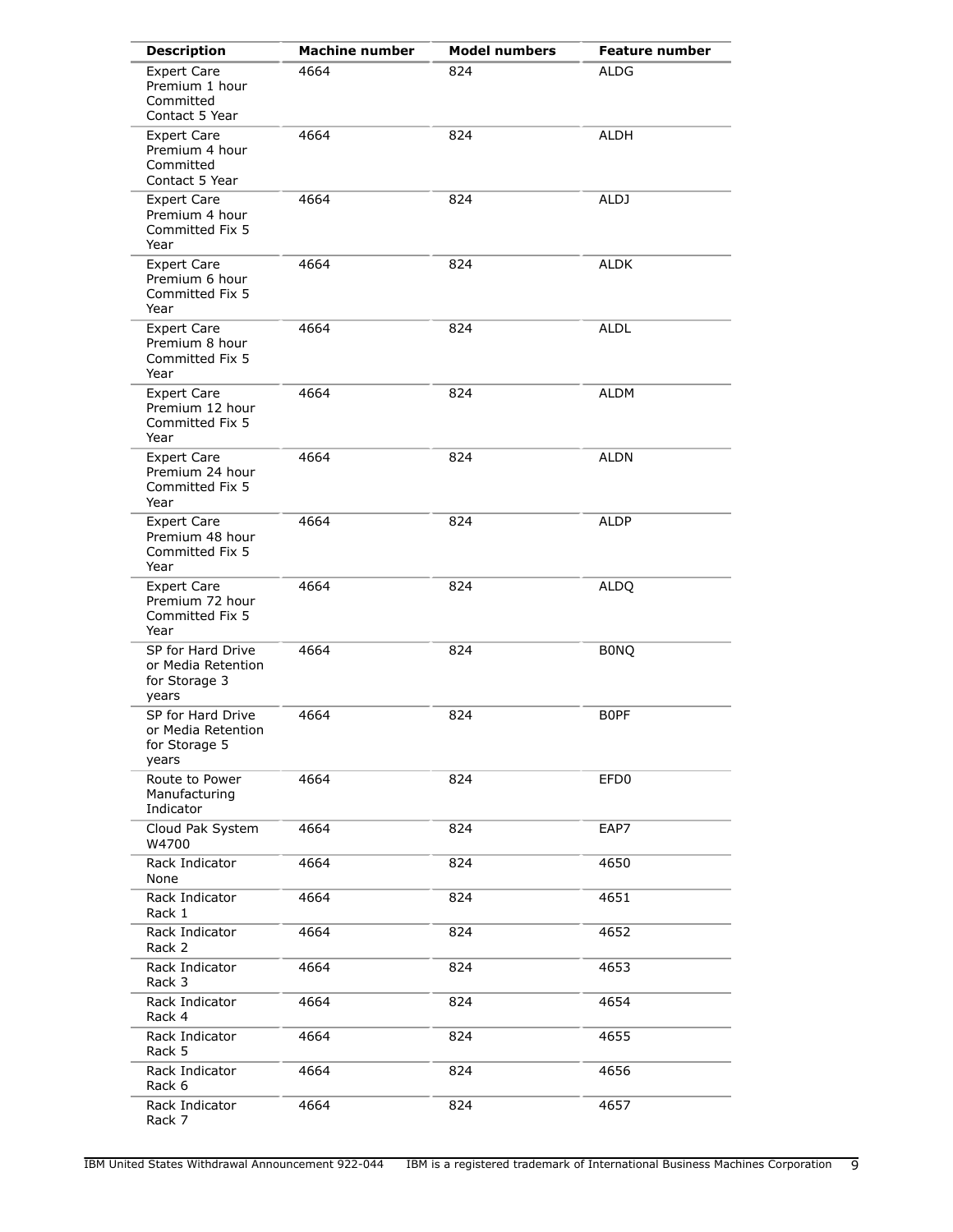| <b>Description</b>            | <b>Machine number</b> | <b>Model numbers</b> | <b>Feature number</b> |
|-------------------------------|-----------------------|----------------------|-----------------------|
| Rack Indicator<br>Rack 8      | 4664                  | 824                  | 4658                  |
| Rack Indicator<br>Rack 9      | 4664                  | 824                  | 4659                  |
| Rack Indicator<br>Rack 10     | 4664                  | 824                  | 4660                  |
| Rack Indicator<br>Rack 11     | 4664                  | 824                  | 4661                  |
| Rack Indicator<br>Rack 12     | 4664                  | 824                  | 4662                  |
| Rack Indicator<br>Rack 13     | 4664                  | 824                  | 4663                  |
| Rack Indicator<br>Rack 14     | 4664                  | 824                  | 4664                  |
| Rack Indicator<br>Rack 15     | 4664                  | 824                  | 4665                  |
| Rack Indicator<br>Rack 16     | 4664                  | 824                  | 4666                  |
| Storage<br>Subsystem ID 1     | 4664                  | 824                  | 9170                  |
| Storage<br>Subsystem ID 2     | 4664                  | 824                  | 9171                  |
| Storage<br>Subsystem ID 3     | 4664                  | 824                  | 9172                  |
| Storage<br>Subsystem ID 4     | 4664                  | 824                  | 9173                  |
| Storage<br>Subsystem ID 5     | 4664                  | 824                  | 9174                  |
| Storage<br>Subsystem ID 6     | 4664                  | 824                  | 9175                  |
| Storage<br>Subsystem ID 7     | 4664                  | 824                  | 9176                  |
| Storage<br>Subsystem ID 8     | 4664                  | 824                  | 9177                  |
| Storage<br>Subsystem ID 9     | 4664                  | 824                  | 9178                  |
| Storage<br>Subsystem ID 10    | 4664                  | 824                  | 9179                  |
| Storage<br>Subsystem ID 11    | 4664                  | 824                  | 9180                  |
| Storage<br>Subsystem ID 12    | 4664                  | 824                  | 9181                  |
| Storage<br>Subsystem ID 13    | 4664                  | 824                  | 9182                  |
| Storage<br>Subsystem ID 14    | 4664                  | 824                  | 9183                  |
| Storage<br>Subsystem ID 15    | 4664                  | 824                  | 9184                  |
| Storage<br>Subsystem ID 16    | 4664                  | 824                  | 9185                  |
| Storage<br>Subsystem ID 17    | 4664                  | 824                  | 9186                  |
| Storage<br>Subsystem ID 18    | 4664                  | 824                  | 9187                  |
| Storage<br>Subsystem ID 19    | 4664                  | 824                  | 9188                  |
| Storage<br>Subsystem ID 20    | 4664                  | 824                  | 9189                  |
| 240 GB M.2 Boot<br>drive Pair | 4664                  | U7C                  | <b>ACGV</b>           |
| Generic Bezel                 | 4664                  | U7C                  | <b>ACZA</b>           |
| Generic Packaging             | 4664                  | U7C                  | <b>ACZF</b>           |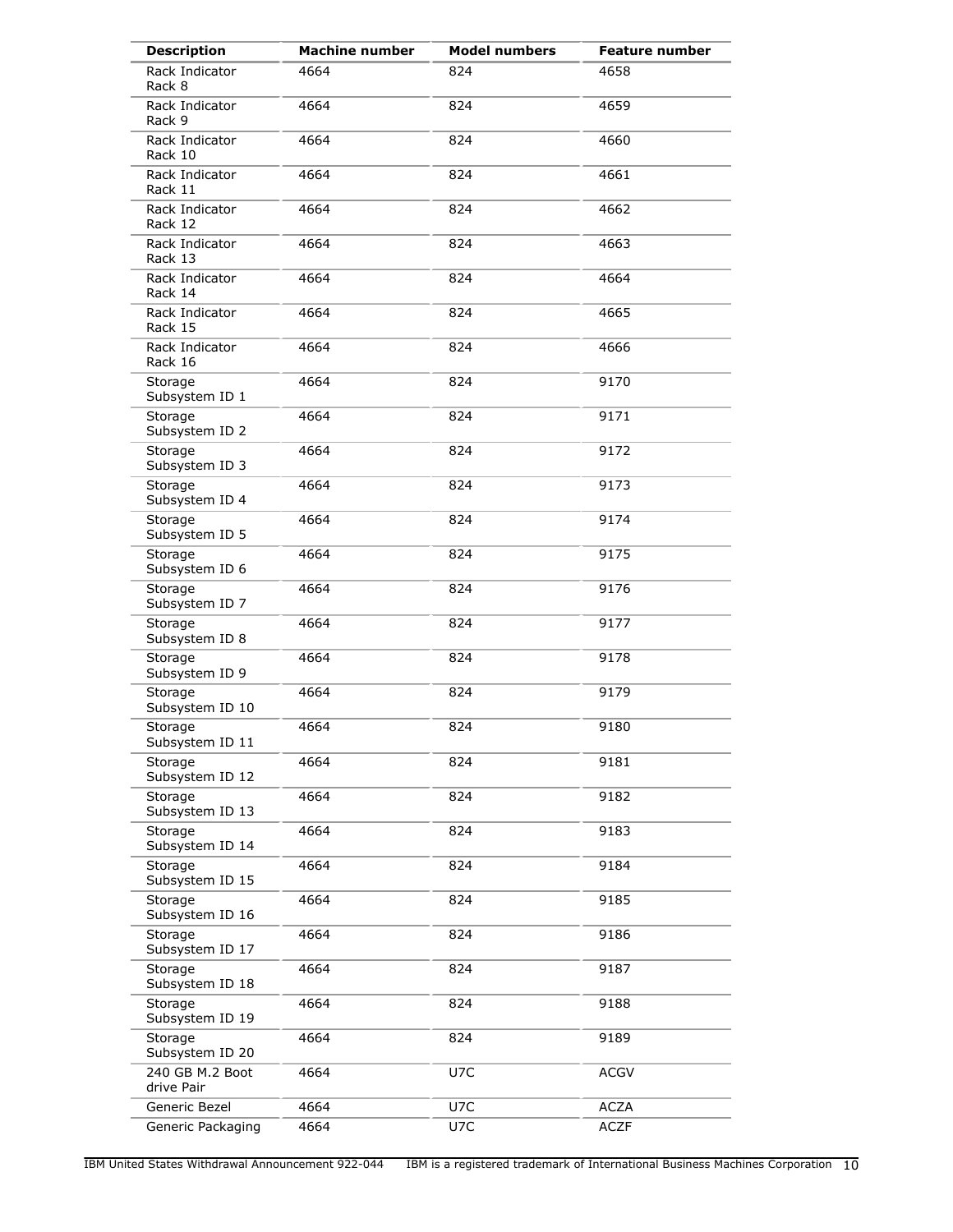| <b>Description</b>                                                  | <b>Machine number</b> | <b>Model numbers</b> | <b>Feature number</b> |
|---------------------------------------------------------------------|-----------------------|----------------------|-----------------------|
| RFID Tag AG/AP:<br>902-928 MHz                                      | 4664                  | U7C                  | A2EV                  |
| RFID Tag EMEA:<br>865.6-867.8 MHz                                   | 4664                  | U7C                  | A2EW                  |
| <b>JEMT Indicator</b>                                               | 4664                  | U7C                  | 0021                  |
| TAA Compliance                                                      | 4664                  | U7C                  | 0983                  |
| Non-China origin                                                    | 4664                  | U7C                  | ADZ1                  |
| Remote code load<br>exception                                       | 4664                  | U7C                  | AHY2                  |
| Future use -<br>reserved 3                                          | 4664                  | U7C                  | AHY3                  |
| Future use -<br>reserved 4                                          | 4664                  | U7C                  | AHY4                  |
| Future use -<br>reserved 5                                          | 4664                  | U7C                  | AHY5                  |
| Future use -<br>reserved 6                                          | 4664                  | U7C                  | AHY6                  |
| Future use -<br>reserved 7                                          | 4664                  | U7C                  | AHY7                  |
| Future use -<br>reserved 8                                          | 4664                  | U7C                  | AHY8                  |
| Future use -<br>reserved 9                                          | 4664                  | U7C                  | AHY9                  |
| Order Type 1<br>Indicator - CTO                                     | 4664                  | U7C                  | ADN1                  |
| Order Type 2<br>Indicator - MTM<br>Only                             | 4664                  | U7C                  | ADN <sub>2</sub>      |
| Shipping and<br>Handling - No<br>Charge                             | 4664                  | U7C                  | AG00                  |
| Shipping and<br>Handling                                            | 4664                  | U7C                  | AGDA                  |
| VersaStack<br>Solution Indicator                                    | 4664                  | U7C                  | AHZC                  |
| All Flash Indicator                                                 | 4664                  | U7C                  | AHZD                  |
| Hybrid Flash<br>Indicator                                           | 4664                  | U7C                  | AHZE                  |
| Red Hat OpenShift<br>Indicator                                      | 4664                  | U7C                  | <b>AJGH</b>           |
| Product will be<br>contained in a<br>LinuxONE III LT2<br>rack       | 4664                  | U7C                  | AL0Z                  |
| <b>Expert Care</b><br>Indicator                                     | 4664                  | U7C                  | ALH0                  |
| <b>Expert Care</b><br>Premium 1 Year                                | 4664                  | U7C                  | ALL1                  |
| Expert Care<br>Premium 2 Year                                       | 4664                  | U7C                  | ALL <sub>2</sub>      |
| <b>Expert Care</b><br>Premium 3 Year                                | 4664                  | U7C                  | ALL3                  |
| <b>Expert Care</b><br>Premium 4 Year                                | 4664                  | U7C                  | ALL4                  |
| <b>Expert Care</b><br>Premium 5 Year                                | 4664                  | U7C                  | ALL5                  |
| <b>Expert Care</b><br>Premium 1 hour<br>Committed<br>Contact 1 Year | 4664                  | U7C                  | ALL7                  |
| <b>Expert Care</b><br>Premium 4 hour                                | 4664                  | U7C                  | ALL8                  |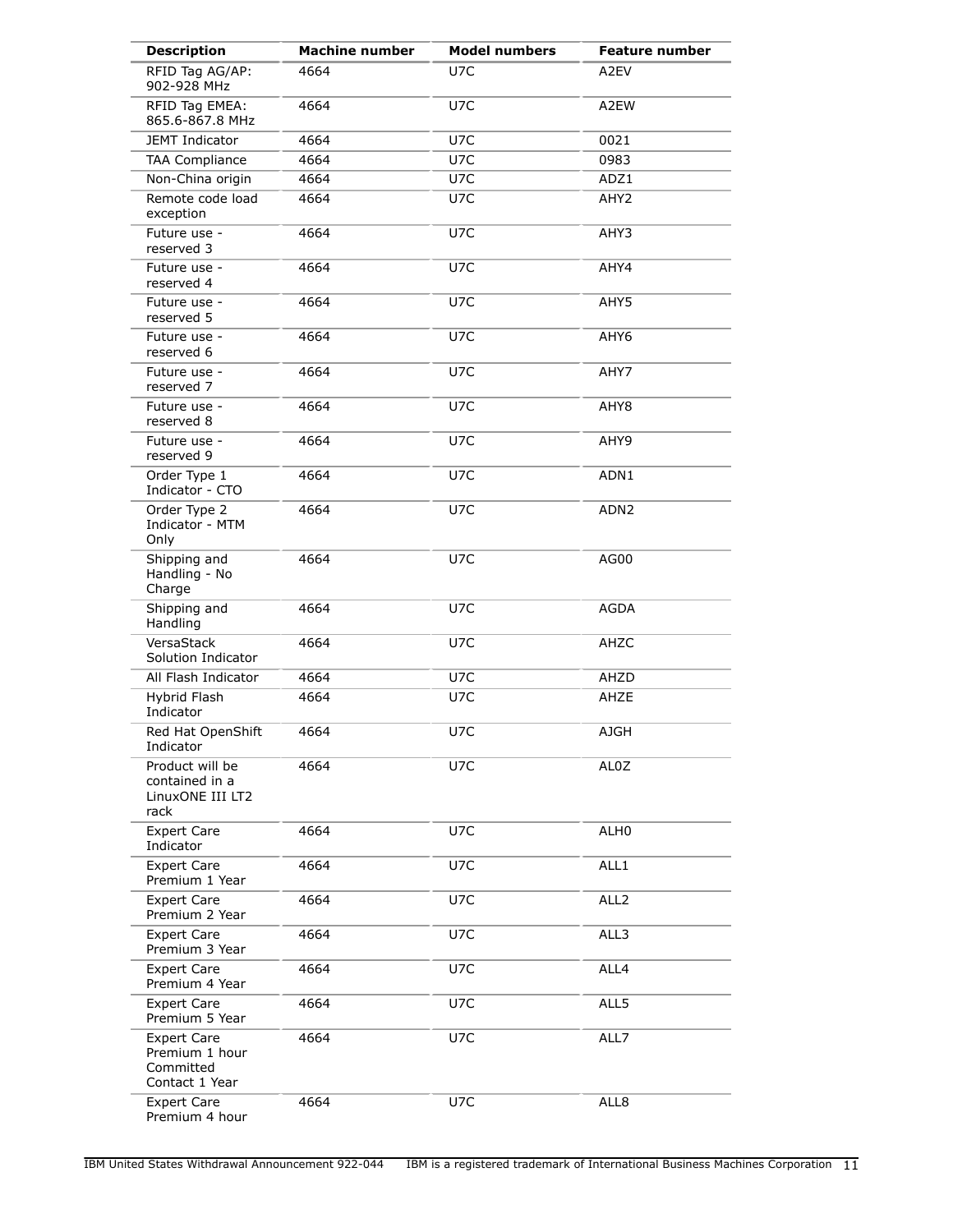| <b>Description</b>                                                  | <b>Machine number</b> | <b>Model numbers</b> | <b>Feature number</b> |
|---------------------------------------------------------------------|-----------------------|----------------------|-----------------------|
| Committed<br>Contact 1 Year                                         |                       |                      |                       |
| <b>Expert Care</b><br>Premium 4 hour<br>Committed Fix 1<br>Year     | 4664                  | U7C                  | ALL9                  |
| Expert Care<br>Premium 6 hour<br>Committed Fix 1<br>Year            | 4664                  | U7C                  | <b>ALLA</b>           |
| <b>Expert Care</b><br>Premium 8 hour<br>Committed Fix 1<br>Year     | 4664                  | U7C                  | <b>ALLB</b>           |
| <b>Expert Care</b><br>Premium 12 hour<br>Committed Fix 1<br>Year    | 4664                  | U7C                  | <b>ALLC</b>           |
| <b>Expert Care</b><br>Premium 24 hour<br>Committed Fix 1<br>Year    | 4664                  | U7C                  | <b>ALLD</b>           |
| <b>Expert Care</b><br>Premium 48 hour<br>Committed Fix 1<br>Year    | 4664                  | U7C                  | <b>ALLE</b>           |
| <b>Expert Care</b><br>Premium 72 hour<br>Committed Fix 1<br>Year    | 4664                  | U7C                  | <b>ALLF</b>           |
| <b>Expert Care</b><br>Premium 1 hour<br>Committed<br>Contact 2 Year | 4664                  | U7C                  | <b>ALLG</b>           |
| <b>Expert Care</b><br>Premium 4 hour<br>Committed<br>Contact 2 Year | 4664                  | U7C                  | <b>ALLH</b>           |
| <b>Expert Care</b><br>Premium 4 hour<br>Committed Fix 2<br>Year     | 4664                  | U7C                  | <b>ALLJ</b>           |
| <b>Expert Care</b><br>Premium 6 hour<br>Committed Fix 2<br>Year     | 4664                  | U7C                  | <b>ALLK</b>           |
| <b>Expert Care</b><br>Premium 8 hour<br>Committed Fix 2<br>Year     | 4664                  | U7C                  | <b>ALLL</b>           |
| <b>Expert Care</b><br>Premium 12 hour<br>Committed Fix 2<br>Year    | 4664                  | U7C                  | <b>ALLM</b>           |
| <b>Expert Care</b><br>Premium 24 hour<br>Committed Fix 2<br>Year    | 4664                  | U7C                  | <b>ALLN</b>           |
| <b>Expert Care</b><br>Premium 48 hour<br>Committed Fix 2<br>Year    | 4664                  | U7C                  | ALLP                  |
| <b>Expert Care</b><br>Premium 72 hour<br>Committed Fix 2<br>Year    | 4664                  | U7C                  | <b>ALLQ</b>           |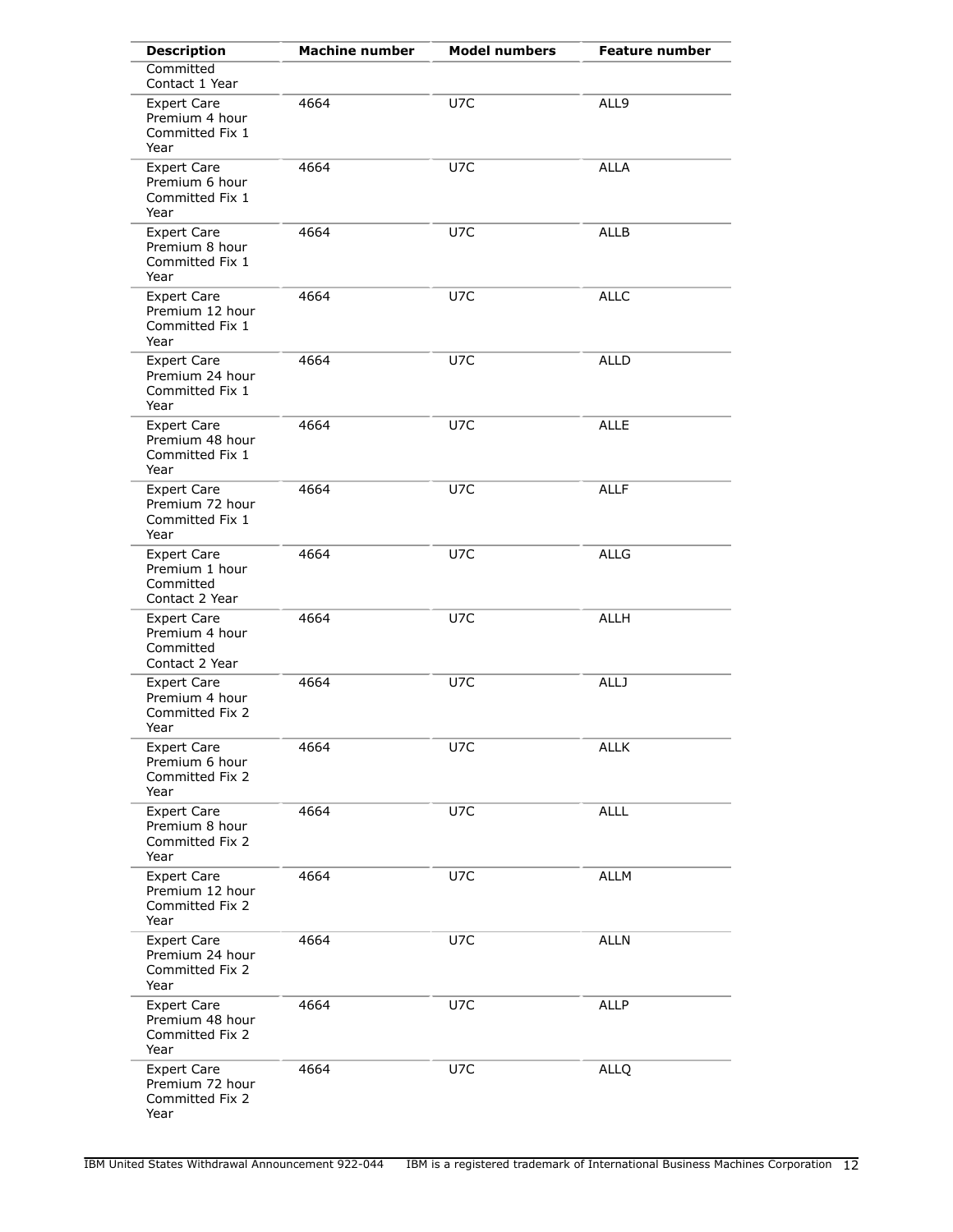| <b>Description</b>                                                  | <b>Machine number</b> | <b>Model numbers</b> | <b>Feature number</b> |
|---------------------------------------------------------------------|-----------------------|----------------------|-----------------------|
| <b>Expert Care</b><br>Premium 1 hour<br>Committed<br>Contact 3 Year | 4664                  | U7C                  | <b>ALLR</b>           |
| <b>Expert Care</b><br>Premium 4 hour<br>Committed<br>Contact 3 Year | 4664                  | U7C                  | <b>ALLS</b>           |
| Expert Care<br>Premium 4 hour<br>Committed Fix 3<br>Year            | 4664                  | U7C                  | <b>ALLT</b>           |
| <b>Expert Care</b><br>Premium 6 hour<br>Committed Fix 3<br>Year     | 4664                  | U7C                  | <b>ALLU</b>           |
| <b>Expert Care</b><br>Premium 8 hour<br>Committed Fix 3<br>Year     | 4664                  | U7C                  | <b>ALLV</b>           |
| <b>Expert Care</b><br>Premium 12 hour<br>Committed Fix 3<br>Year    | 4664                  | U7C                  | <b>ALLW</b>           |
| <b>Expert Care</b><br>Premium 24 hour<br>Committed Fix 3<br>Year    | 4664                  | U7C                  | <b>ALLX</b>           |
| <b>Expert Care</b><br>Premium 48 hour<br>Committed Fix 3<br>Year    | 4664                  | U7C                  | <b>ALLY</b>           |
| <b>Expert Care</b><br>Premium 72 hour<br>Committed Fix 3<br>Year    | 4664                  | U7C                  | <b>ALLZ</b>           |
| <b>Expert Care</b><br>Premium 1 hour<br>Committed<br>Contact 4 Year | 4664                  | U7C                  | ALD7                  |
| <b>Expert Care</b><br>Premium 4 hour<br>Committed<br>Contact 4 Year | 4664                  | U7C                  | ALD8                  |
| <b>Expert Care</b><br>Premium 4 hour<br>Committed Fix 4<br>Year     | 4664                  | U7C                  | ALD9                  |
| <b>Expert Care</b><br>Premium 6 hour<br>Committed Fix 4<br>Year     | 4664                  | U7C                  | <b>ALDA</b>           |
| <b>Expert Care</b><br>Premium 8 hour<br>Committed Fix 4<br>Year     | 4664                  | U7C                  | ALDB                  |
| <b>Expert Care</b><br>Premium 12 hour<br>Committed Fix 4<br>Year    | 4664                  | U7C                  | ALDC                  |
| <b>Expert Care</b><br>Premium 24 hour<br>Committed Fix 4<br>Year    | 4664                  | U7C                  | <b>ALDD</b>           |
| <b>Expert Care</b><br>Premium 48 hour                               | 4664                  | U7C                  | <b>ALDE</b>           |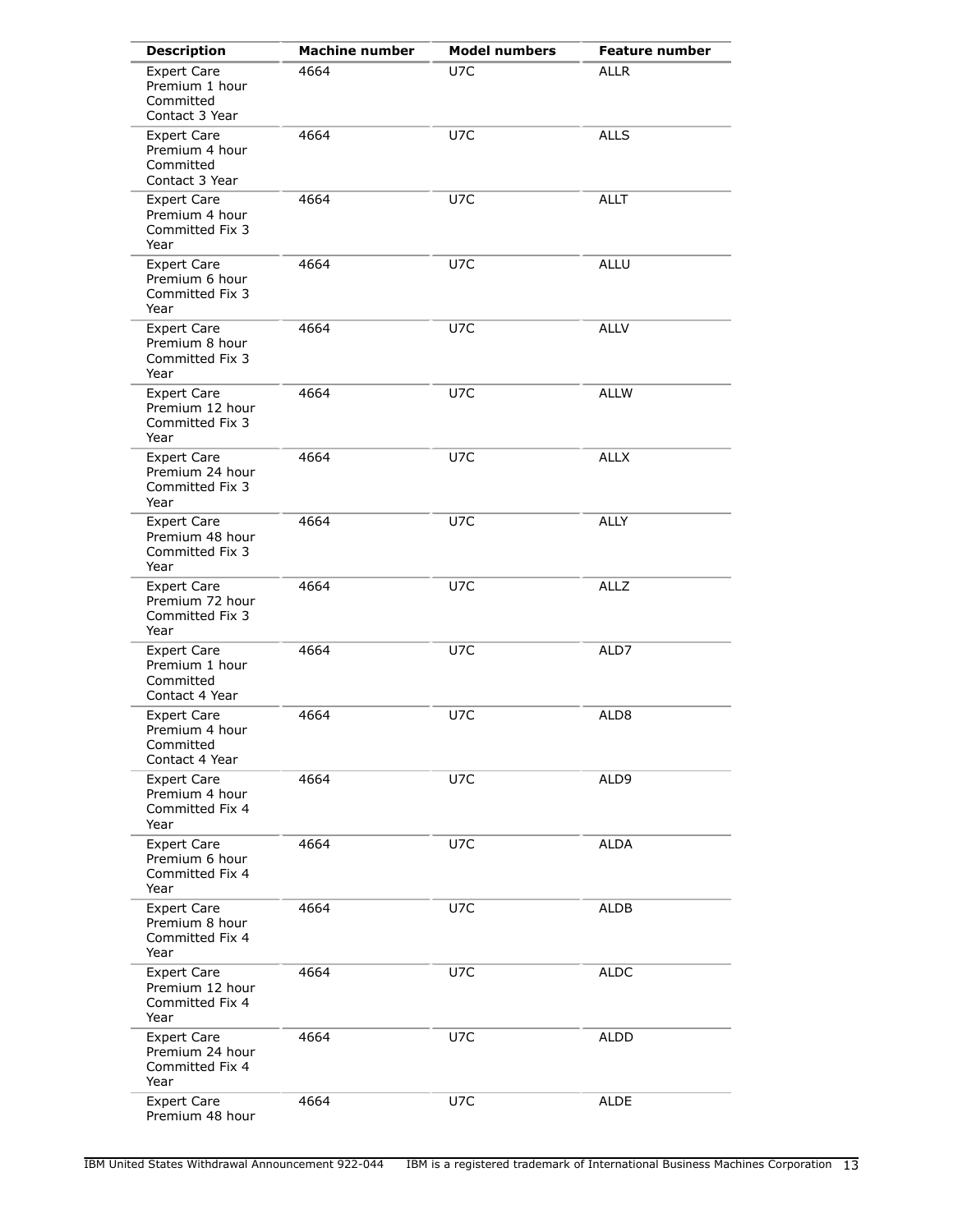| <b>Description</b>                                                                          | <b>Machine number</b> | <b>Model numbers</b> | <b>Feature number</b> |
|---------------------------------------------------------------------------------------------|-----------------------|----------------------|-----------------------|
| Committed Fix 4<br>Year                                                                     |                       |                      |                       |
| <b>Expert Care</b><br>Premium 72 hour<br>Committed Fix 4<br>Year                            | 4664                  | U7C                  | <b>ALDF</b>           |
| <b>Expert Care</b><br>Premium 1 hour<br>Committed<br>Contact 5 Year                         | 4664                  | U7C                  | <b>ALDG</b>           |
| <b>Expert Care</b><br>Premium 4 hour<br>Committed<br>Contact 5 Year                         | 4664                  | U7C                  | <b>ALDH</b>           |
| <b>Expert Care</b><br>Premium 4 hour<br>Committed Fix 5<br>Year                             | 4664                  | U7C                  | <b>ALDJ</b>           |
| <b>Expert Care</b><br>Premium 6 hour<br>Committed Fix 5<br>Year                             | 4664                  | U7C                  | <b>ALDK</b>           |
| <b>Expert Care</b><br>Premium 8 hour<br>Committed Fix 5<br>Year                             | 4664                  | U7C                  | <b>ALDL</b>           |
| <b>Expert Care</b><br>Premium 12 hour<br>Committed Fix 5<br>Year                            | 4664                  | U7C                  | ALDM                  |
| <b>Expert Care</b><br>Premium 24 hour<br>Committed Fix 5<br>Year                            | 4664                  | U7C                  | ALDN                  |
| <b>Expert Care</b><br>Premium 48 hour<br>Committed Fix 5<br>Year                            | 4664                  | U7C                  | ALDP                  |
| <b>Expert Care</b><br>Premium 72 hour<br>Committed Fix 5<br>Year                            | 4664                  | U7C                  | <b>ALDQ</b>           |
| ServicePac <sup>(R)</sup> for<br>Hard Drive or<br>Media Retention<br>for Storage 3<br>years | 4664                  | U7C                  | <b>BONQ</b>           |
| SP for Hard Drive<br>or Media Retention<br>for Storage 5<br>years                           | 4664                  | U7C                  | <b>BOPF</b>           |
| Route to Power<br>Manufacturing<br>Indicator                                                | 4664                  | U7C                  | EFD <sub>0</sub>      |
| Cloud Pak System<br>W4700                                                                   | 4664                  | U7C                  | EAP7                  |
| Rack Indicator<br>None                                                                      | 4664                  | U7C                  | 4650                  |
| Rack Indicator<br>Rack 1                                                                    | 4664                  | U7C                  | 4651                  |
| Rack Indicator<br>Rack 2                                                                    | 4664                  | U7C                  | 4652                  |
| Rack Indicator<br>Rack 3                                                                    | 4664                  | U7C                  | 4653                  |
| Rack Indicator<br>Rack 4                                                                    | 4664                  | U7C                  | 4654                  |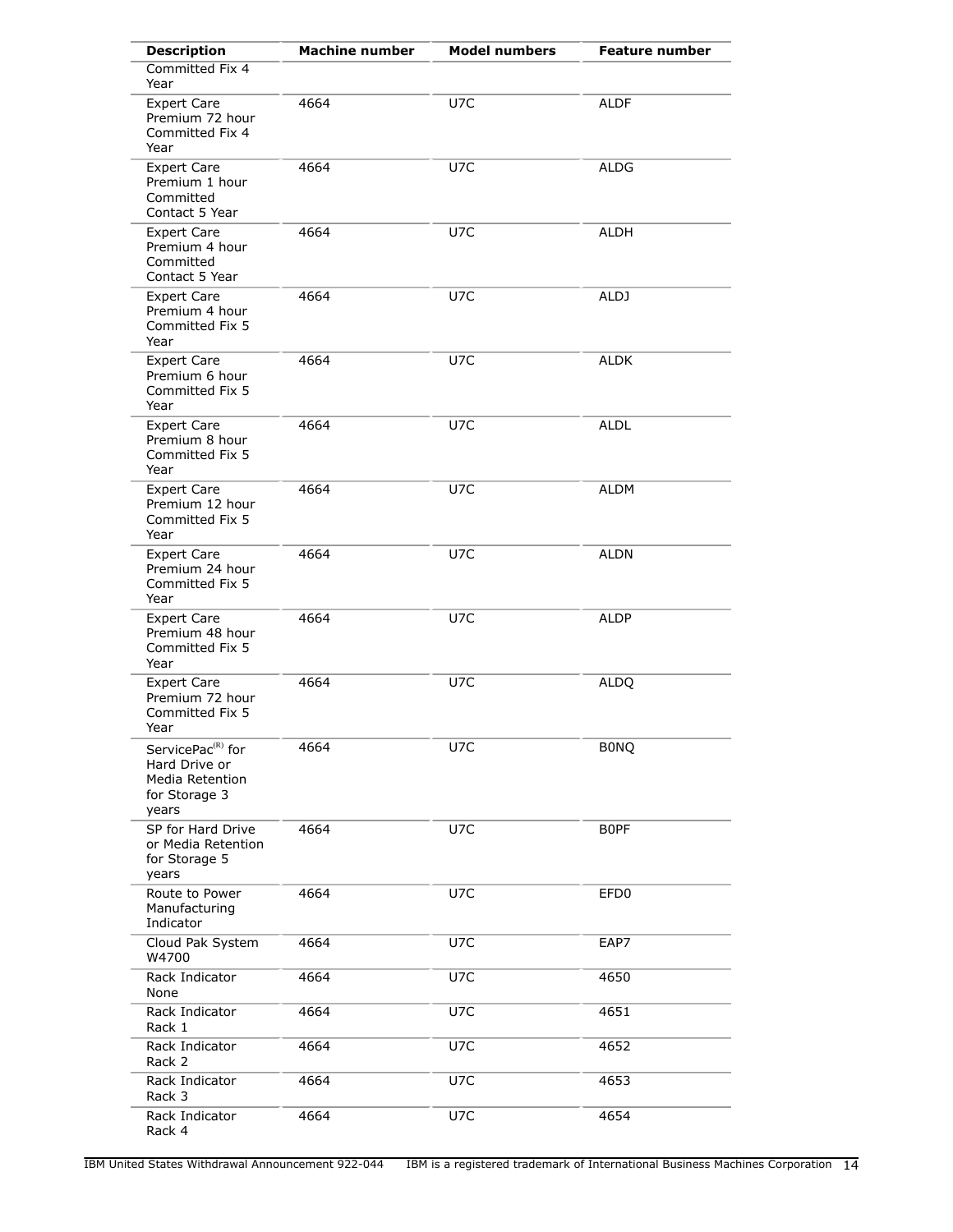| <b>Description</b>         | <b>Machine number</b> | <b>Model numbers</b> | <b>Feature number</b> |
|----------------------------|-----------------------|----------------------|-----------------------|
| Rack Indicator<br>Rack 5   | 4664                  | U7C                  | 4655                  |
| Rack Indicator<br>Rack 6   | 4664                  | U7C                  | 4656                  |
| Rack Indicator<br>Rack 7   | 4664                  | U7C                  | 4657                  |
| Rack Indicator<br>Rack 8   | 4664                  | U7C                  | 4658                  |
| Rack Indicator<br>Rack 9   | 4664                  | U7C                  | 4659                  |
| Rack Indicator<br>Rack 10  | 4664                  | U7C                  | 4660                  |
| Rack Indicator<br>Rack 11  | 4664                  | U7C                  | 4661                  |
| Rack Indicator<br>Rack 12  | 4664                  | U7C                  | 4662                  |
| Rack Indicator<br>Rack 13  | 4664                  | U7C                  | 4663                  |
| Rack Indicator<br>Rack 14  | 4664                  | U7C                  | 4664                  |
| Rack Indicator<br>Rack 15  | 4664                  | U7C                  | 4665                  |
| Rack Indicator<br>Rack 16  | 4664                  | U7C                  | 4666                  |
| Storage<br>Subsystem ID 1  | 4664                  | U7C                  | 9170                  |
| Storage<br>Subsystem ID 2  | 4664                  | U7C                  | 9171                  |
| Storage<br>Subsystem ID 3  | 4664                  | U7C                  | 9172                  |
| Storage<br>Subsystem ID 4  | 4664                  | U7C                  | 9173                  |
| Storage<br>Subsystem ID 5  | 4664                  | U7C                  | 9174                  |
| Storage<br>Subsystem ID 6  | 4664                  | U7C                  | 9175                  |
| Storage<br>Subsystem ID 7  | 4664                  | U7C                  | 9176                  |
| Storage<br>Subsystem ID 8  | 4664                  | U7C                  | 9177                  |
| Storage<br>Subsystem ID 9  | 4664                  | U7C                  | 9178                  |
| Storage<br>Subsystem ID 10 | 4664                  | U7C                  | 9179                  |
| Storage<br>Subsystem ID 11 | 4664                  | U7C                  | 9180                  |
| Storage<br>Subsystem ID 12 | 4664                  | U7C                  | 9181                  |
| Storage<br>Subsystem ID 13 | 4664                  | U7C                  | 9182                  |
| Storage<br>Subsystem ID 14 | 4664                  | U7C                  | 9183                  |
| Storage<br>Subsystem ID 15 | 4664                  | U7C                  | 9184                  |
| Storage<br>Subsystem ID 16 | 4664                  | U7C                  | 9185                  |
| Storage<br>Subsystem ID 17 | 4664                  | U7C                  | 9186                  |
| Storage<br>Subsystem ID 18 | 4664                  | U7C                  | 9187                  |
| Storage<br>Subsystem ID 19 | 4664                  | U7C                  | 9188                  |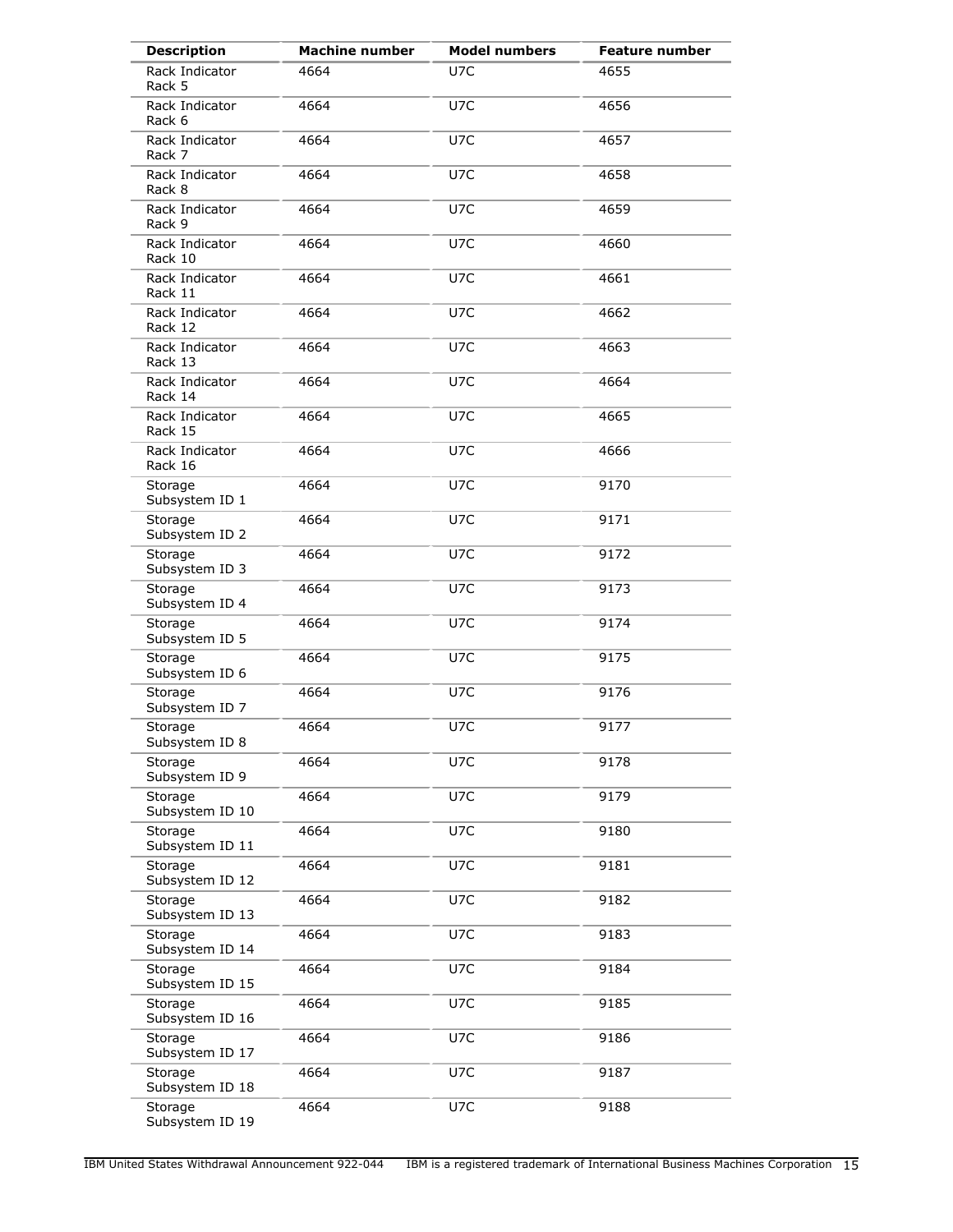| <b>Description</b>                                           | <b>Machine number</b> | <b>Model numbers</b> | <b>Feature number</b> |
|--------------------------------------------------------------|-----------------------|----------------------|-----------------------|
| Storage<br>Subsystem ID 20                                   | 4664                  | U7C                  | 9189                  |
| <b>ServicePac</b><br>Machine Setup<br>Support for<br>Storage | 4664                  | 824                  | <b>BOSK</b>           |
| <b>ServicePac</b><br>Machine Setup<br>Support for<br>Storage | 4664                  | U7C                  | <b>BOSK</b>           |

Effective January 14, 2023, the following features will be withdrawn:

| <b>Description</b>                                | Machine number | <b>Model numbers</b> | <b>Feature number</b> |
|---------------------------------------------------|----------------|----------------------|-----------------------|
| 800 GB NVMe<br>Flash Drive                        | 2076           | 824                  | ADT1                  |
| 800 GB NVMe<br>Flash Drive                        | 2076           | U7C                  | ADT1                  |
| 800 GB NVMe<br>Flash Drive                        | 4664           | 824                  | ADT1                  |
| 800 GB NVMe<br>Flash Drive                        | 4664           | U7C                  | ADT1                  |
| 10 TB 7,200 rpm<br>12 Gb SAS NL 3.5<br>Inch HDD   | 2076           | 12G                  | AHD <sub>6</sub>      |
| 10 TB 7,200 rpm<br>12 Gb SAS NL 3.5<br>Inch HDD   | 4664           | 12G                  | AHD <sub>6</sub>      |
| 10 TB 7,200 rpm<br>12 Gb SAS NL 3.5<br>Inch HDD   | 2076           | 92G                  | AH79                  |
| 10 TB 7,200 rpm<br>12 Gb SAS NL 3.5<br>Inch HDD   | 4664           | 92G                  | AH79                  |
| 800 GB 3DWPD 12<br>Gb SAS 2.5 Inch<br>Flash Drive | 2076           | 24G                  | AHH9                  |
| 800 GB 3DWPD 12<br>Gb SAS 2.5 Inch<br>Flash Drive | 4664           | 24G                  | AHH9                  |

## <span id="page-15-0"></span>**Replacement product information**

| Withdrawn<br>product                                                      | <b>Machine type-</b><br>model | Replacement<br>product                                                           | <b>Machine type-</b><br>model |
|---------------------------------------------------------------------------|-------------------------------|----------------------------------------------------------------------------------|-------------------------------|
| IBM FlashSystem<br>7200 NVMe<br>Control Enclosure                         | 2076-824                      | <b>IBM FlashSystem</b><br>7300 NVMe<br>Control Enclosure                         | 4657-924                      |
| <b>IBM FlashSystem</b><br>7200 Utility NVMe<br>Control Enclosure          | 2076-U7C                      | <b>IBM FlashSystem</b><br>7300 Utility Model<br><b>NVMe Control</b><br>Enclosure | 4657-U7D                      |
| <b>IBM FlashSystem</b><br>7200 NVMe<br>Control Enclosure                  | 4664-824                      | <b>IBM FlashSystem</b><br>7300 NVMe<br>Control Enclosure                         | 4657-924                      |
| <b>IBM FlashSystem</b><br>7200 Utility Model<br>NVMe Control<br>Enclosure | 4664-U7C                      | <b>IBM FlashSystem</b><br>7300 Utility Model<br><b>NVMe Control</b><br>Enclosure | 4657-U7D                      |

For additional replacement product information, see Hardware Announcement [122-006](http://www.ibm.com/common/ssi/cgi-bin/ssialias?infotype=an&subtype=ca&appname=gpateam&supplier=897&letternum=ENUS122-006), dated February 8, 2022.